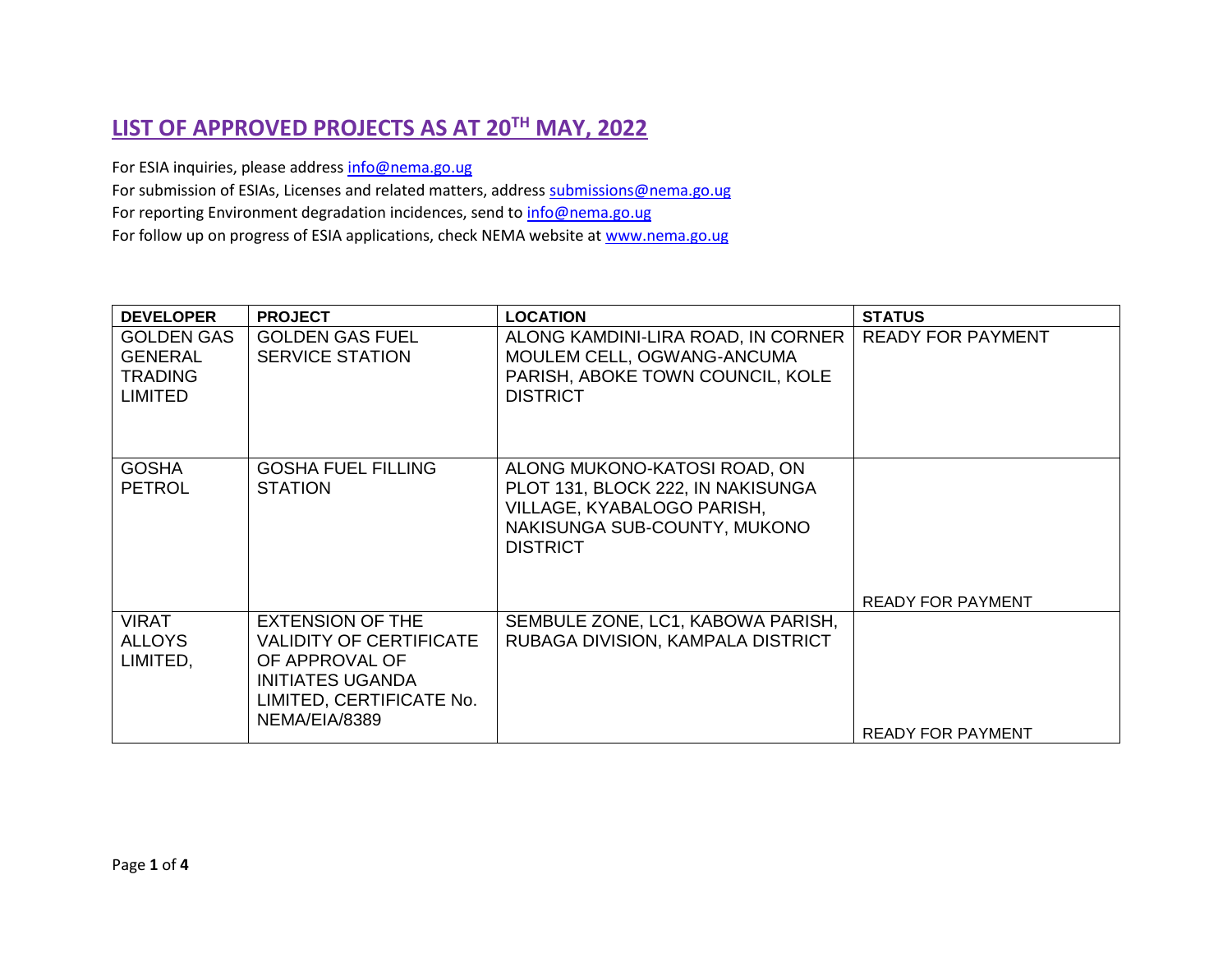| MR. AND<br><b>MRS. JUSTAS</b><br><b>AND JOVIA</b><br><b>ROY ASIIMWE</b> | THE HEALTH CENTRE                                                                                                         | ALONG GABOGOLA ROAD ON BLOCK<br>208, PLOT 1421 IN KAKUNGU LC1,<br>KAWEMPE PARISH, KAWEMPE DIVISION,<br><b>KAMPALA CAPITAL CITY</b> | <b>READY FOR PAYMENT</b> |
|-------------------------------------------------------------------------|---------------------------------------------------------------------------------------------------------------------------|------------------------------------------------------------------------------------------------------------------------------------|--------------------------|
| <b>SPEEDWAYS</b><br>OIL LIMITED,                                        | <b>SPEEDWAYS OIL FUEL</b><br><b>SERVICE STATION</b>                                                                       | ALONG LIRA-ALOI ROAD, ON PLOT 134,<br>IN SENIOR QUARTERS "A" CELL, EAST<br><b>DIVISION, LIRA CITY</b>                              | <b>READY FOR PAYMENT</b> |
| <b>L.K FUEL</b><br><b>FILLING</b><br><b>STATION</b>                     | LK FUEL FILLING STATION                                                                                                   | ALONG MADUDU ROAD, IN KASANDA<br>TRADING CENTRE, KITONGO PARISH,<br>KASANDA SUB-COUNTY, KASANDA<br><b>DISTRICT</b>                 | <b>READY FOR PAYMENT</b> |
| <b>PREMIER</b><br><b>DISTILLERIES</b><br><b>LIMITED</b>                 | THE PROPOSED<br>DEVELOPMENT OF A<br><b>CORRUGATED</b><br><b>CARDBOARD BOXES</b><br><b>MANUFACTURING</b><br><b>FACTORY</b> | TO BE LOCATED ON PLOT 179 BLOCK<br>101 IN WATTUBA CELL KASANGATI<br>TOWN COUNCIL WAKISO DISTRICT                                   | <b>READY FOR PAYMENT</b> |
| <b>TENG XIANG</b><br><b>PRODUCTS</b><br><b>LIMITED</b>                  | THE EXTENSION OF<br><b>STORAGE WAREHOUSES</b><br><b>(STORAGE OF PLASTICS</b><br>PRODUCTS)                                 | ALONG KAMPALA-MASAKA HIGHWAY ON<br>BLOCK 119, PLOT 221, IN NAKIREBE<br>VILLAGE, KIKONDO PARISH, MPIGI<br><b>DISTRICT</b>           | <b>READY FOR PAYMENT</b> |
| <b>SBC</b><br>(UGANDA)<br><b>LTD</b>                                    | THE PROPOSED WOKERS<br>CAMP TO SUPPORT THE<br><b>DEVELOPMENT</b><br><b>OF</b><br>KABAALE INTERNATIONAL<br><b>AIRPORT</b>  | AT KITEGWA LC-1, KABAALE PARISH,<br>BUSERUKA SUB-COUNTY, HOIMA<br>DISTRICT.                                                        | <b>READY FOR PAYMENT</b> |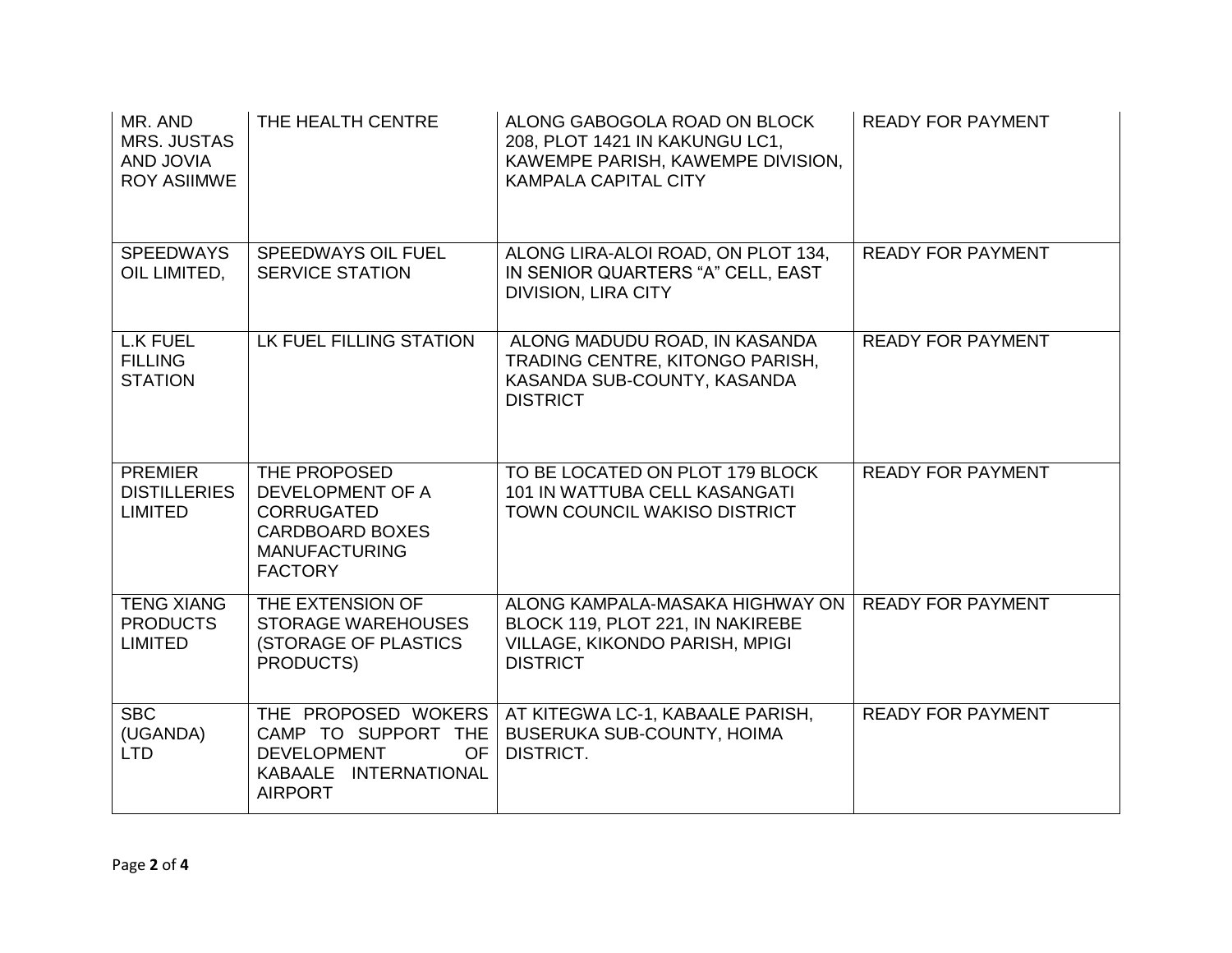| <b>MINISTRY OF</b><br>LANDS.<br><b>HOUSING</b><br>AND URBAN<br><b>DEVELOPMEN</b> | THE PROPOSED<br><b>REHABILITATION OF THE</b><br><b>BUSIA TAXI/BUS PARK</b>                | IN BUSIA MUNICAPLITY, BUSIA DISTRICT                                                                                                                                   | <b>READY FOR PAYMENT</b> |
|----------------------------------------------------------------------------------|-------------------------------------------------------------------------------------------|------------------------------------------------------------------------------------------------------------------------------------------------------------------------|--------------------------|
| <b>GENERAL</b><br>WARES (U)<br><b>LIMITED</b>                                    | THE DIAPERS<br><b>MANUFACTURING</b><br>FACTORY,                                           | ON BLOCK 2, SUB-PLOTS A06 AND A09,<br>ON PLOT 378, IN TANGSHAN MBALE<br>INDUSTRIAL PARK, IN DOKO-NSAMBYA<br>CELL, DOKO WARD, INDUSTRIAL<br><b>DIVISION, MBALE CITY</b> | <b>READY FOR PAYMENT</b> |
| <b>HESED</b><br><b>GRACE</b><br><b>MINISTRY</b>                                  | THE PROJECT BRIEF FOR<br>THE EXPANSION OF<br><b>MYUNG SUNG CHRISTIAN</b><br><b>CHURCH</b> | WITHIN COA FLOWERS FARM ON BLOCK<br>489, PLOT 1794 IN KASUKU CELL,<br>NGONGOLO WARD, KAJJANSI TOWN<br>COUNCIL, WAKISO DISTRICT                                         | <b>READY FOR PAYMENT</b> |
| DUO DUO<br><b>INDUSTRIES-</b><br><b>SMC LIMITED</b>                              | THE PROPOSED STEEL<br><b>FACTORY</b>                                                      | TO BE LOCATED ON SUB-PLOT 143,<br>PLOT 378, BLOCK 2, TANGSHAN MBALE<br>INDUSTRIAL PARK, DOKO CELL, DOKO<br>WARD, INDUSTRIAL DIVISION, MBALE<br>CITY, MBALE DISTRICT    | <b>READY FOR PAYMENT</b> |